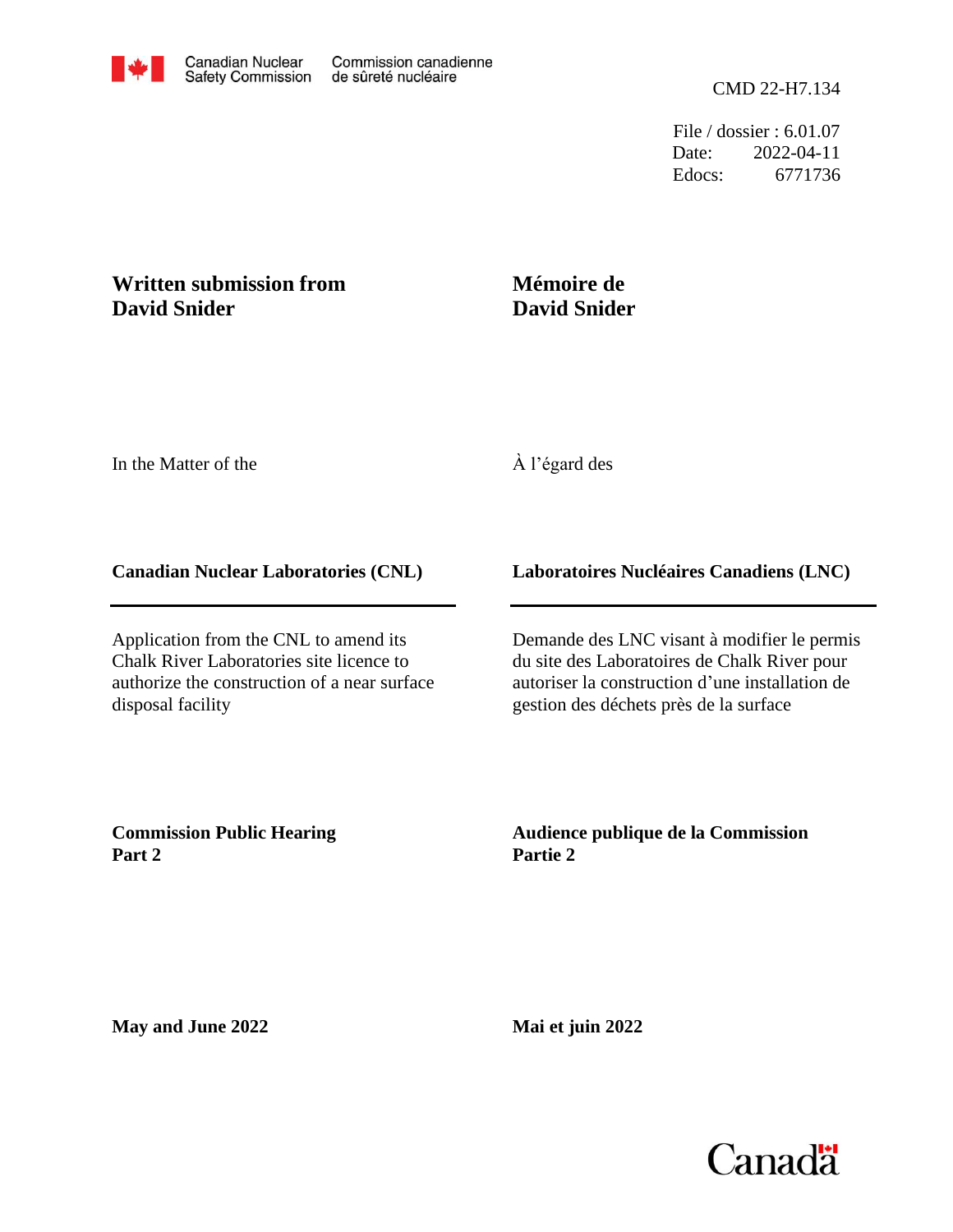From: Sent: To: Subject: Disposal Facility May 31 Public Commission Hearing – Canadian Nuclear Laboratories Near Surface Interventions / Interventions (CNSC/CCSN) April 11, 2022 9:45 PM David Snider

To the attention of the Senior Tribunal Officer, Commission Registry, Canadian Nuclear Safety Commission:

With this email, I formally request to intervene, by way of written submission, in CNSC's public hearing on Canadian Nuclear Laboratories' application to amend its Chalk River Laboratories site licence to authorize the construction of a near surface disposal facility. The issue-based session that my submission relates to is the "Environmental assessment and environmental protection, including potential impacts on the Ottawa River". My submission as to why the proposed site is unsuitable for a radioactive waste dump are as follows:

1. The proposed site is less than one kilometre from the Ottawa River which forms the border between Ontario and Quebec. The Chalk River site is virtually surrounded by water, having been an island in the river in recent geological time. The river is the drinking water source for millions of Canadians who live downstream. Leaks of radioactive and hazardous contaminants from the dump would contaminate drinking water for thousands of homes, cottages, villages, towns and cities downstream.

2. The proposed site is located on a major fault line above porous and fractured bedrock. Studies in the 1990s determined the underlying limestone bedrock to be porous and fractured, with high rates of groundwater flow into the Ottawa River. The site is located in the Western Quebec seismic zone. Natural Resources Canada states that an earthquake occurs every five days on average in this zone. The largest of these earthquakes can have a magnitude of 6 on the Richter scale.

3. The site is tornado prone as witnessed by the 6 tornadoes that hit the Ottawa-Gatineau region on September 21, 2018. Driven by climate change, storms are becoming more severe, so the tornado risk in the region will increase. Failure of the dump containment system during a tornado could result in toxic radioactive and hazardous waste being carried through the air and spread along the path of the tornado in Eastern Ontario and Western Quebec. Dioxin, PBCs, asbestos and mercury and arsenic are destine to go into the dump. Radioactive materials destined for the dump include tritium, carbon-14, strontium-90, four types of plutonium (one of the most dangerous radioactive materials if inhaled or ingested), and up to 80 tonnes of uranium. Twenty-five out of the 30 radionuclides listed in the reference inventory for the mound are long-lived. This suggests the dump would remain dangerously radioactive for 100,000 years.